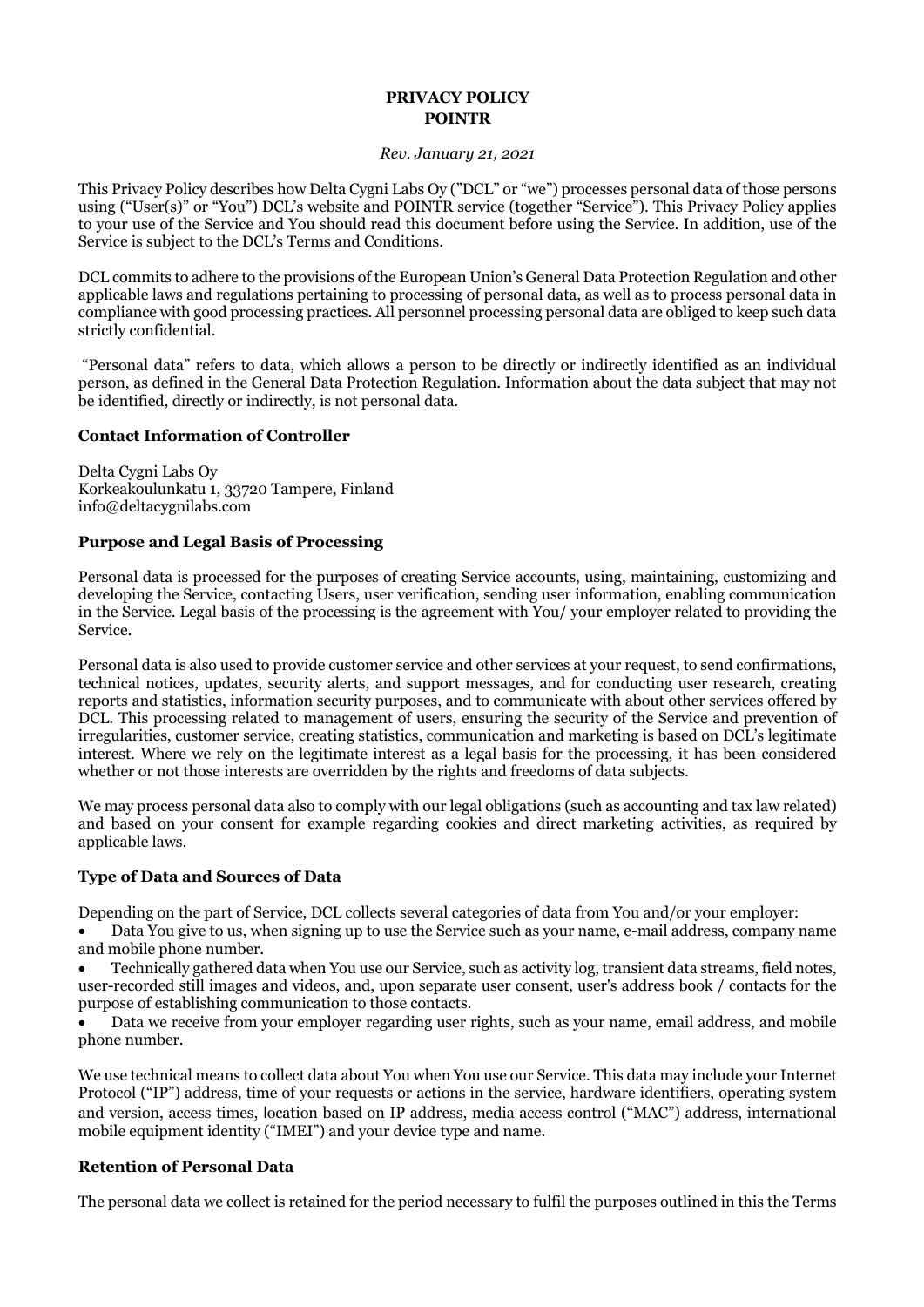and Conditions of the Service, unless longer retention period is required by law, or DCL needs the data for drafting or presenting a claim or for a legal defence or for resolving a dispute of a similar nature.

Primarily, the personal data will be processed for the duration of the customer and contractual relationship and for a necessary time after the end of the customer and contractual relationship.

When personal data is no longer needed, it will be deleted within a reasonable time unless a longer retention period is required by law.

# **Recipients of Personal Data**

DCL uses service providers or subcontractors to process personal information, to provide technical solutions or services for processing stored data and for accessing the stored data by using a technical interface and share your personal data with third party service providers to the extent that it is reasonably necessary to perform, improve or maintain the Service. We use third party service providers, such as e-mail, push notifications, SMS, SSO service providers, technical support applications, credit card / payment processors, data analyzers and business intelligence providers.

DCL will not disclose your stored personal data to third parties for direct marketing, market research, polls or public registers without your consent. Personal data may be used for targeted in-service marketing and other similar purposes, and to email marketing by DCL and selected third-parties.

DCL may disclose personal data to the employer of data subject for verification of the employer's commercial subscription. In exceptional circumstances personal data may be disclosed to third other parties if required under any applicable law or regulation or order by competent authorities, or to enforce the Terms of Service and to investigate possible infringing use of the Service as well as to guarantee the safety of the Service. If DCL is involved in a merger, or acquisition of all or a portion of our business, your personal data may also be required to disclose to third parties. Aggregate or anonymous data about You may be shared with advertisers, publishers, business partners, and other third parties.

Your personal data may be transferred outside the European Economic Area ("EEA") but only for enabling the communication, for example, transactional SMS and push notifications, transient cache within virtual private cloud. If we transfer your personal data to countries which are not a subject of adequacy decision of the EU Commission, we ensure an adequate level of data protection in accordance with data protection legislation such using standard data protection clauses approved by the EU Commission.

# **Cookies and other Tracking Technologies**

A cookie is a string of data or a small text file that a website stores on a visitor's device, and that the visitor's browser or operating system provides to "remember" things about your visit. DCL may use cookies on its web sites to help it identify and track visitors, their usage of the Service, and their access preferences, improving quality, tailoring recommendations, and developing the Service. The cookies will not enable DCL to access and review data stored on a user's computer. In addition to cookies, DCL may use other existing or later developed tracking technologies. These tracking technologies may set, change, alter or modify settings or configurations on your device.

Users who do not wish to have cookies placed on their computers may set their devices to refuse cookies before using the Service, with the drawback that certain features of such service may not function properly without the aid of cookies. Please note that some parts of the Service may be country specific and may not work properly if we are unable to tell where You are accessing the Service from. We will ask your consent to the cookies used for other purposes than for communication and providing the Service.

DCL may work with third parties who use cookies and other tracking technologies to track the effectiveness of the advertisements that may be placed in the Service. They are used for analyzing advertisement view counts and are not linked to your personal data.

In order to improve the Service DCL may use tools from third party service providers to collect and use nonpersonal data. These services collect and store data such as time of visit, pages visited, time spent on each page of the Site, and the type of operating system used in the devices used to access.

# **Protection of Personal Data**

We commit to follow to the security provisions of applicable data protection regulation(s), as well as to process personal data in compliance with good processing practices. Our personnel and processors that process personal